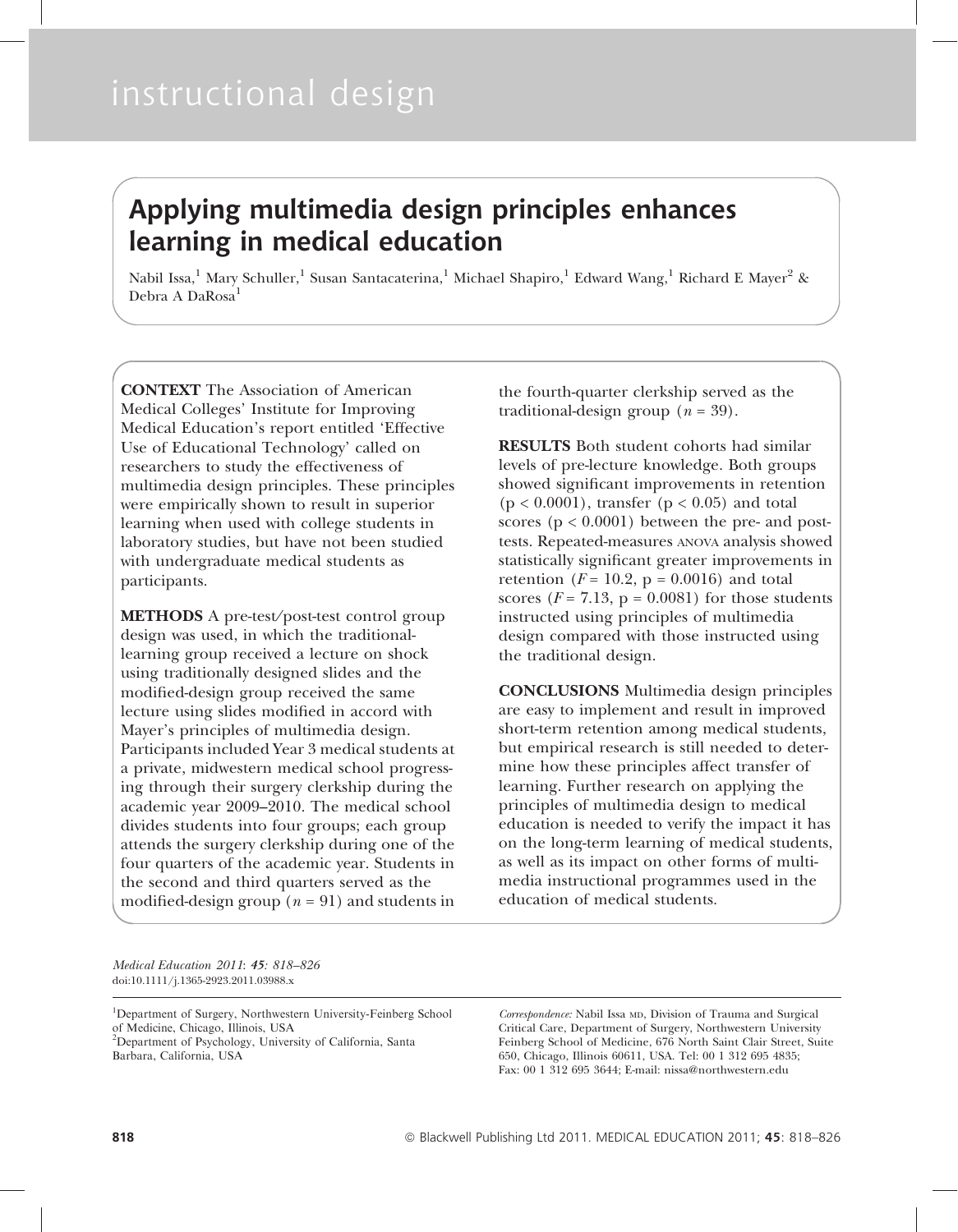### INTRODUCTION

In 2007, the Association of American Medical Colleges' Institute for Improving Medical Education (AAMC-IME) issued a report entitled 'Effective Use of Educational Technology in Medical Education',<sup>1</sup> which highlighted the importance of multimedia learning and suggested that medical educators should utilise multimedia learning principles when designing instructional presentations for medical students. A critical point emphasised by the IME's report was that faculty development programmes should encourage faculty members to understand how people learn best from words and pictures, based on the theoretical underpinnings of multimedia learning theory, and, accordingly, to understand how to design effective multimedia instructional messages.

Multimedia learning refers to learning from words and pictures. Words can be seen or heard because they can be communicated in print or through spoken narration, respectively. Pictures can be presented in static forms (illustrations, photographs, diagrams, charts and maps) or in dynamic forms (animation and video). PowerPoint<sup>TM</sup> (PPT<sup>TM</sup>) software is one of the multimedia tools most commonly used by medical faculty members when lecturing medical students, residents and peers. Through its default function, PPT™ structures content into a single-word or short-phrase headline followed by a bulleted list of relevant factual points that can be enhanced with charts, pictures, figures or animations.  $\text{PPT}^{\text{TM}}$  is a popular multimedia resource because it is readily available, convenient to use, can reduce complicated messages to simple bullet-point items and can function as a script to keep the topic and presenter organised.<sup>2</sup> Although PPT™ presentations can be configured in any number of ways, the vast majority of faculty staff consistently rely on the bulletpoint format, propagating a state of boredom and fatigue among learners, who also complain of information overload and confusion, a phenomenon described as 'death by PowerPoint'.<sup>3,4</sup> In fact, some researchers have shown that learner outcomes improve when  $\text{PPT}^{\text{TM}}$  presentations are not used in the default mode and certain design rules are closely observed.<sup>5</sup> These suggested design rules include: changing the PPT™ default headline from a shortphrase headline to a short sentence that states the main assertion of the slide; replacing the bulleted list with visual representations of the evidence; reducing the number of words on a slide, and, finally, ending presentations with conclusion slides. Alley and his team described significant improvements in

examination scores of science and engineering college students who received lectures using this new approach to PPT™, which they termed 'assertionevidence structure design'.<sup>5</sup> This finding suggests that multimedia design changes can lead to improvements in learning by students in actual classrooms.

Most clinical faculty staff involved in medical education lack formal or structured training in the science of teaching prior to commencing their duties as educators. Given this lack of structured training of faculty staff, it is more likely than not that their wellintentioned efforts may not be as effective as they might be in the education of their own students.<sup>6</sup> Successful faculty development programmes should provide educators with insight into the cognitive processes involved in how humans learn and understanding of how to design instructional materials that enhance the learning process for students.<sup>6,7</sup> The emphasis on understanding the cognitive process of multimedia learning, rather than simply following certain design rules, is key. This process is especially relevant in medical education as a significant proportion of medical learning occurs through a variety of multimedia formats, such as didactic lectures, small-group sessions and web-based modules, among other applications.

The principles for designing effective multimedia presentations are based on cognitive theory of multimedia learning.<sup>8</sup> Cognitive theory of multimedia learning and cognitive load theory, from which the former is derived, provide a well-researched account of how people learn from words and pictures.<sup>9</sup> These theories suggest there are two distinct channels in the human information processing system, of which one processes information presented in a visual or pictorial format and the other processes information presented in an auditory or verbal format. This is also known as the dual-channel theory of multimedia learning.<sup>10,11</sup> Each channel has predetermined limited capacity to process incoming information.<sup>12,13</sup> The cognitive process of learning progresses through distinctive pathways of the human memory system, as noted in the diagrammatic representation in Fig. 1. Sensory memory is exposed to an unlimited amount of incoming information presented as verbal and pictorial stimuli, but only a limited number of the incoming stimuli can be processed through either channel at any given time. The selected information progresses through the system to reach the working memory area in the nervous system. There, the information is organised into distinct cognitive representations. This phase is a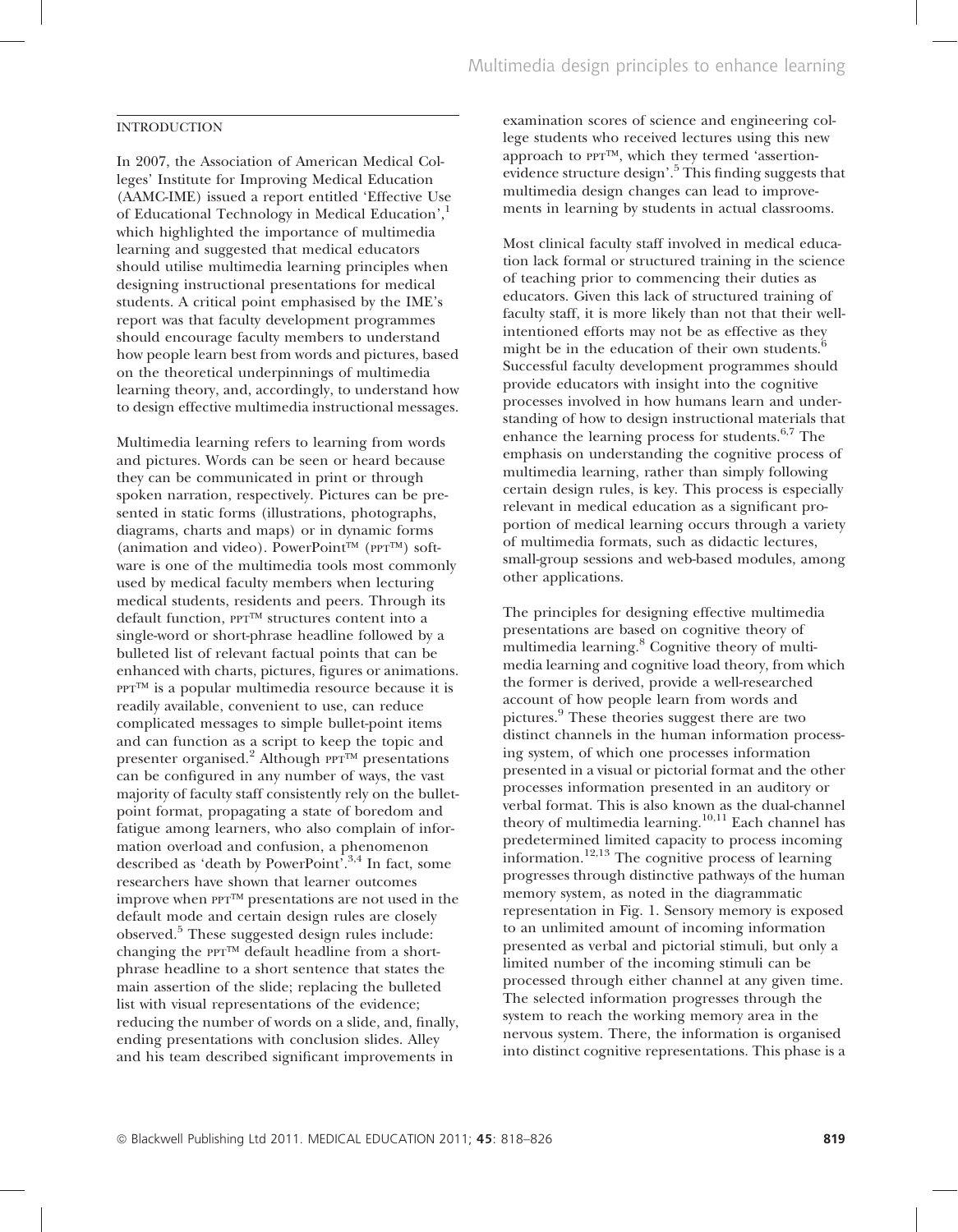

Figure 1 A diagrammatic representation of dual-channel theory for multimedia learning, adopted with permission from the American Psychological Association<sup>21</sup>

rate-limiting step in the system and consumes a significant amount of time, until an appropriate cognitive representation emerges that faithfully represents elements of the selected verbal and pictorial stimuli. Then, the newly constructed cognitive representations can be integrated with relevant prior knowledge activated from long-term memory, and ultimately stored in the long-term memory of  $learners.<sup>14,15</sup>$ 

How to design multimedia presentations based on the principles of cognitive theory of multimedia learning has been extensively studied and publicised by Mayer.16,17 These principles are displayed in Table 1. To guide the process of learning, Mayer emphasised that educators need to design the instructional message in a manner that will facilitate students' cognitive learning processes. As such, educators should make the objectives for the

educational activity clear to students ahead of time and students should be encouraged to familiarise themselves with the topic of interest prior to attending the lecture. External distracters, both verbal and pictorial, should be eliminated when designing the slides. Educators should match the information load they intend to present to the allotted time for the educational activity. That information load should not exceed the learner's cognitive capacity to form appropriate mental frames of the topic at hand. Educators should take the initiative to establish what students already know about the topic from other disciplines and use that information to build on and expand this knowledge. This should facilitate the integration of the newly presented material with the previously stored information. The positive effects of the design changes proposed earlier by Alley and his team<sup>5</sup> can be easily explained by their adherence to the cognitive processes involved when students are learning.

| Table 1 Mayer's principles for designing effective instructional multimedia materials |                                                                             |
|---------------------------------------------------------------------------------------|-----------------------------------------------------------------------------|
| Eliminate external distracters                                                        |                                                                             |
| Coherence principle                                                                   | Exclude extraneous words, pictures and sounds                               |
| Signalling principle                                                                  | Highlight essential material                                                |
| Redundancy principle                                                                  | Do not add on-screen text to narrated animation                             |
| Spatial contiguity                                                                    | Place printed words next to corresponding graphs                            |
| Temporal contiguity                                                                   | Place corresponding narration and animation at the<br>same time             |
| Encourage learners to establish 'mental frames' for the material                      |                                                                             |
| Segmenting principle                                                                  | Present animation in learner-paced segments                                 |
| Modality principle                                                                    | Present words as narration instead of printed text                          |
| Pre-training principle                                                                | Prepare/read ahead of time                                                  |
| Facilitate integration of new material with prior established knowledge               |                                                                             |
| Multimedia principle                                                                  | Present words and pictures rather than words alone                          |
| Personalisation principle                                                             | Employ conversational style instead of formal dry<br>style to present words |
| Adapted from Mayer <sup>22</sup>                                                      |                                                                             |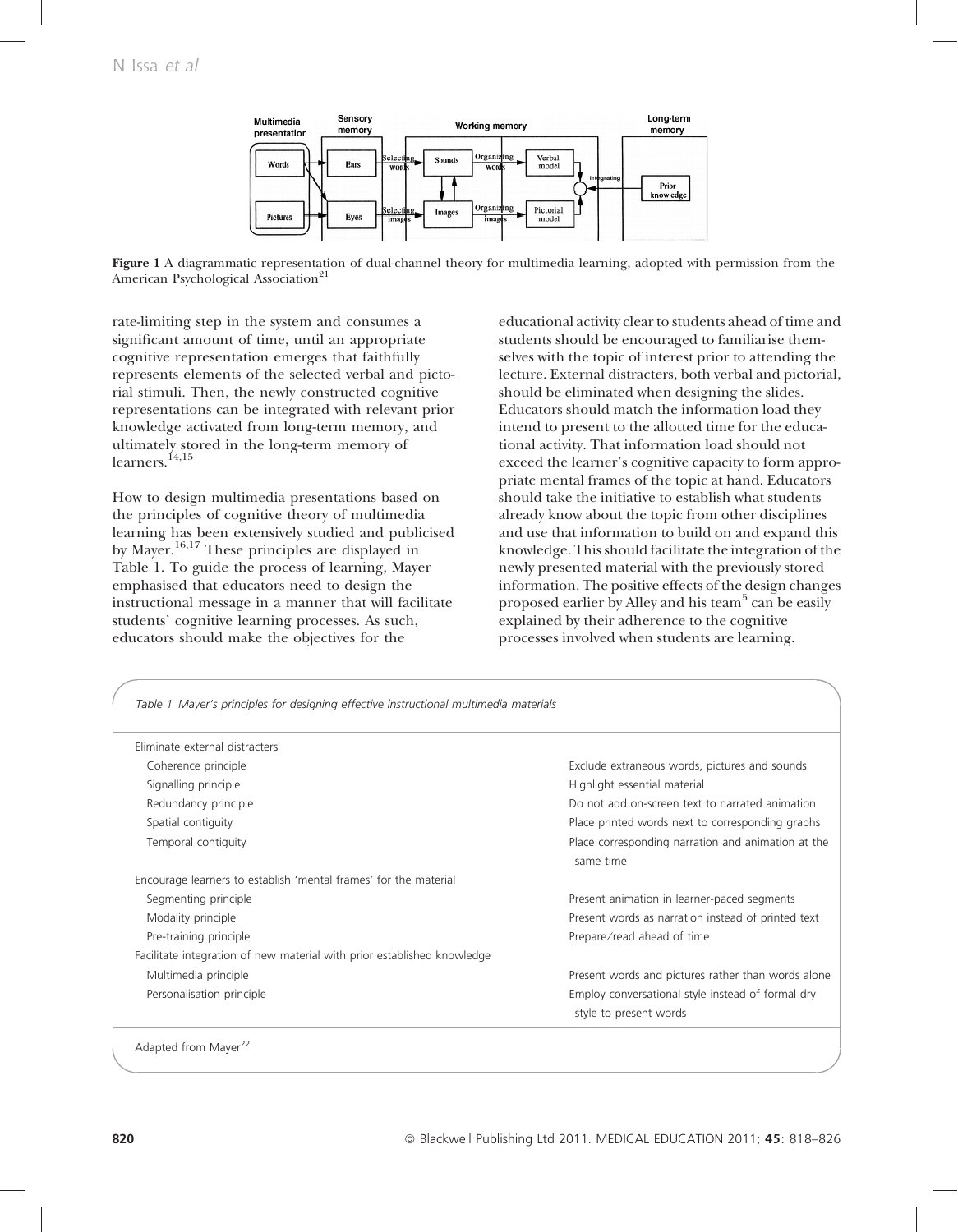Educators and education research experts have suggested that applying multimedia learning principles when designing educational materials for students facilitates deep learning, also known as meaningful learning. <sup>17</sup> Learning can be measured using retention tests and transfer tests. Retention tests measure how much of the presented material is remembered, whereas transfer tests measure how well the learner can apply what was learned to new situations.

Most of the published studies that assessed the effects of these multimedia design principles involved college-level students as participants, used very short lessons (i.e. < 3 minutes) and were conducted in laboratories under very controlled conditions.<sup>17</sup> The effects of multimedia design principles have not been studied with medical students in a real classroom environment in which lectures last for 45–60 minutes; therefore, it is unknown whether the findings are generalisable to medical education. We believe that providing evidence that those findings are generalisable to medical education would encourage more clinical faculty staff to utilise multimedia principles to improve their educational programmes. Ultimately, we believe that incorporating the principles of multimedia design into faculty development programmes will decrease faculty members' dependence on bulleted slide design and create, on their part, a need to know more about the cognitive processes of how students learn and the best practices by which to improve the learning experiences of students.

The purpose of this study was to test the applicability of the proposed multimedia learning principles to presentations given to Year 3 medical students. More specifically, this study was designed to address the following research question: does multimedia instruction that applies the principles of multimedia learning result in increased retention and transfer by medical students? We hypothesised that  $PPT^M$  lecture slides that were designed based on multimedia principles would result in an increase in short-term retention and transfer of learning in medical students compared with instruction delivered using the traditional design.

# METHODS

# Participants and materials

Participants included three groups of Year 3 medical school students at a private, midwestern medical school progressing through their surgery clerkship during the academic year 2009–2010. The medical

school divides students into four groups; each group attends the surgery clerkship during one of the four quarters of the academic year. Each week the surgery clerks attend a series of core curriculum lectures given by surgical faculty members. The required weekly lecture series served as the venue for this research. For the purposes of this study, the lecture that addressed shock was selected because it is the clinical authors' area of expertise. This lecture is given once each quarter. Students in the second- (Q2) and third-quarter (Q3) clerkships served as the modified-design group  $(n = 91)$  and students in the fourth-quarter (Q4) clerkship served as the traditional-design group ( $n = 39$ ). All students were in good academic standing. To establish that both groups were similar academically, we compared the mean scores achieved by the two cohorts of students on the National Board of Medical Examiners (NBME) Surgery Subject Examination, better known as the 'Surgery Shelf Exam'; we also compared the mean Surgery Clerkship Composite scores achieved by the two groups. The latter tool was developed and validated at our programme and was shown to have positive correlations with other clerkship test scores and with scores on the US Medical Licensing Examination Step 2, Clinical Knowledge. $^{18}$  This score is computed from three weighted variables, consisting of: written assessments that include the locally developed mid-term examination and the NBME Shelf Test; clinical and skills performance assessments including an objective standardised clinical examination (OSCE) and global performance scores given by faculty members, residents and nurses, and, lastly, the professional behaviour and accountability score. It provides an accurate global assessment of each student.

# Procedure and design

Two versions of the same lecture containing identical factual information were delivered. The traditional lecture used PPT™ slides that had been developed previously and used for the lecture on shock given during the previous academic year (2008–2009). The clinical author (NI) and the senior education specialist (DD) redesigned the traditional lecture using principles of multimedia learning as described by Mayer.<sup>16</sup> Examples of the modified slides are shown in Fig. 2.

Both lecture designs were given by the same faculty member (NI) to control for lecturer style differences. The factual content of the two lectures was identical, although the design of the slides differed. To help control for lecturer bias, lectures were observed by an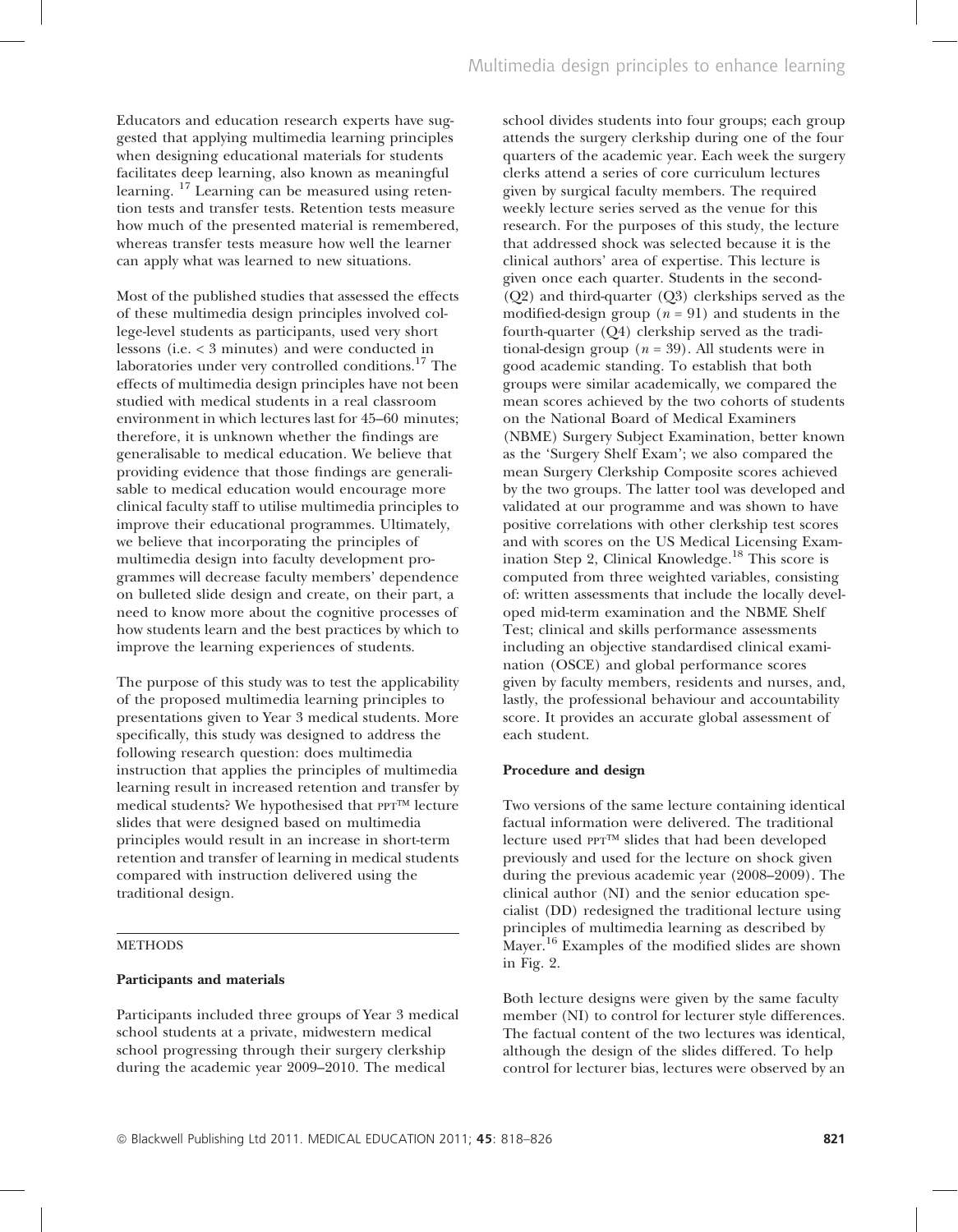

# **[1] The multimedia principle: present words and pictures rather than words alone**

**[2] The signaling principle: highlight essential material BEFORE AFTER**



**[3] The coherence principle: exclude unnecessary words, pictures and sounds and also The signaling principle: highlight essential material:**



Figure 2 Examples of slide modifications using Mayer's design principles

education specialist (SS), who is also the associate clerkship director and holds a Masters degree in health professions education. She verified that all clerkship objectives for the designated topic were met, and that the lecturer used a consistent and comparable presentation delivery style, regardless of the multimedia design format. She also verified that the presentations took the same length of time and that voiced invitations by the instructor were given consistently every 10–15 minutes at each session to encourage questions. The slides in both sessions served as a 'storyboard' to keep the lectures consistent in their sequence of content. We also tracked the global evaluations, perceptions and comments given by the medical students to the presenter after each lecture.

Institutional review board approval and informed consents were obtained from all participating students in the academic year 2009–2010. A pre-test⁄ post-test control group research procedure was used. The clerkship learning objectives relevant to the topic of shock were used as a blueprint to develop lecture content and test items for the traditional and modified groups. The lecture objectives were: definition of shock; mechanisms of cellular dysfunction in shock; aetiology and classification of shock, and principles of diagnosis and management of shock. The lecture was 50 minutes long and the pre- and post-tests lasted 10 minutes each. The pre-test was administered at the start of the lecture and the post-test was administered 1 hour after the completion of the lecture.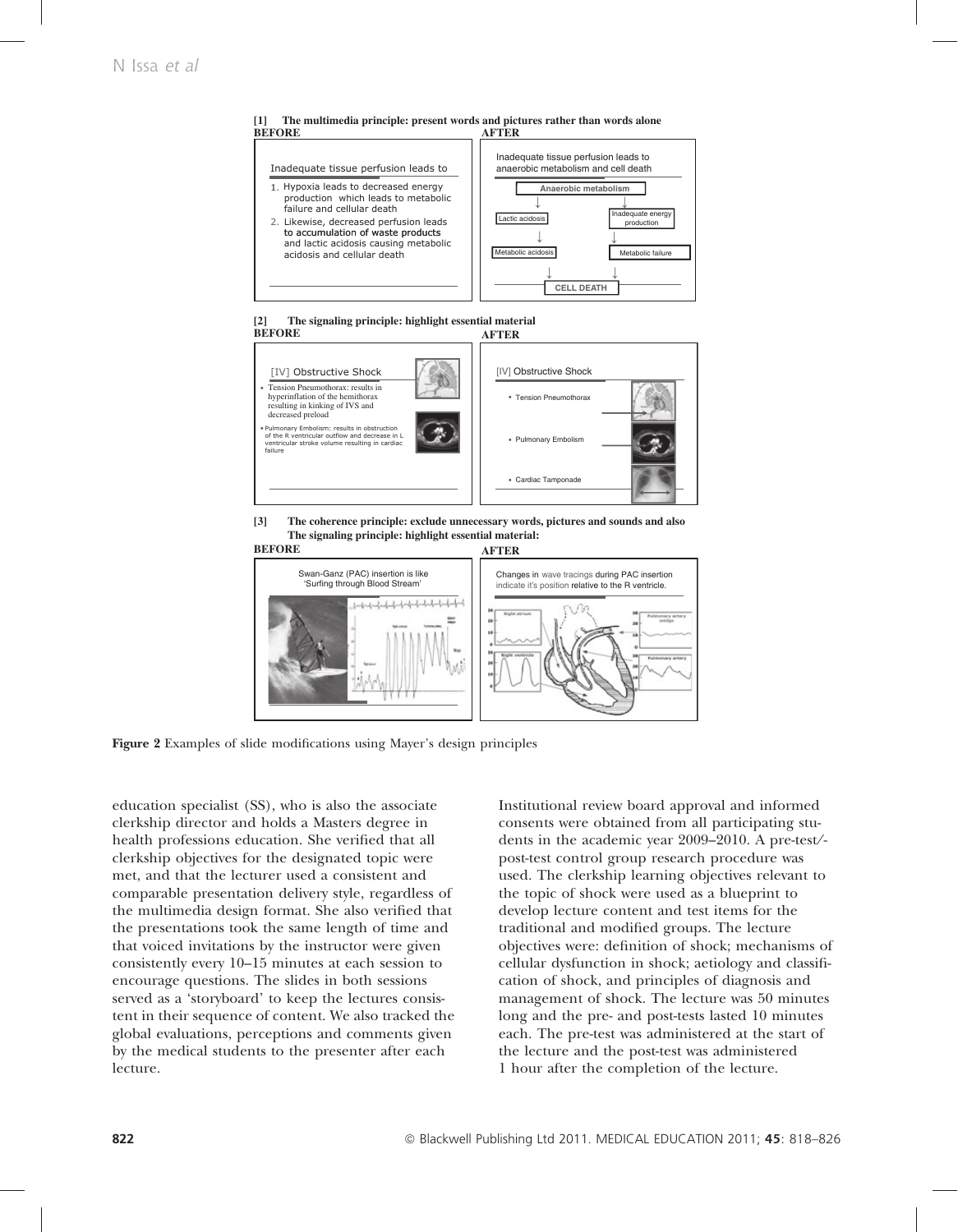The pre- and post-test questions were designed using the question format published in Mayer's studies on the effects of multimedia learning.<sup>17</sup> A total of 10 open-ended questions were developed. The openended question format was chosen because it does not cue learners, as do multiple-choice questions. One point, half a point or no point was given for each of the questions when scores were tallied. Five questions were written to test retention of information and five to test transfer of knowledge. Retention questions asked learners to define some phenomenon presented in the lecture (e.g. 'Define shock' or 'Write the oxygen delivery equation and highlight the relevant clinical variables'). Transfer of learning questions asked learners to write possible solutions to new patient problems relevant to shock. A clinical vignette format was used. Participants were asked to identify the disease process of a patient in shock based upon the clinical data provided. Participants were then asked a series of questions regarding the management of the patient through a changing clinical scenario. The pre- and post-test questions were identical. Content validity of test items was established through revision and review by two boardcertified trauma and critical care surgeons (NI and MSh), both of whom were active in undergraduate medical education, were familiar with the lecture topic and had lectured on it for several years and to different levels of learners, including medical students, residents, fellows and peers. These same two faculty members agreed on the scoring key for each question. The test questions were piloted for clarity with students in the first-quarter (Q1) clerkship  $(n = 50)$ . Pilot-test findings guided the refinement of the words used when administering the examination to the students. Data from the pilot group were excluded from the analysis. Each of the two surgeons independently and blindly scored the tests. Interrater reliability of scoring was calculated as the percentage of agreement between the two raters.

# Statistical analysis

Retention (0–5 possible points), transfer (0–5 possible points) and total scores (0–10 possible points) were summed for each student's pre-test and post-test. Test scores for each group were summarised using descriptive statistics including means and standard deviations (SDs). Comparison of scores was accomplished using paired t-test analysis and repeated-measures analysis of variance (ANOVA) statistics. Scores were considered significantly different at an alpha of  $\leq 0.05$ . All statistical analyses were performed using SAS Version 9.2 (SAS, Inc., Cary, NC, USA).

### **RESULTS**

A comparison of the two student cohorts showed no differences in the mean scores achieved on either the NBME Surgery Subject Examination (traditionaldesign group: mean =  $76.8$ , SD =  $7.5$ ; modifieddesign group: mean = 75.5,  $SD = 7.0$ ;  $t = 0.82$ , p = 0.4146) or the Surgery Clerkship Composite  $( traditional-design group: mean = 99.5, SD = 10.7;$ modified-design group: mean =  $99.0$ , SD =  $12.3$ ;  $t = 0.82$ ,  $p = 0.8576$ . This suggests that students in both groups had comparable levels of knowledge and were similar academically. The inter-rater reliability between the two surgeons who scored the examinations showed 93% agreement in Q2, 96% agreement in Q3 and 94% agreement in Q4. The few test-scoring discrepancies were resolved through discussion between the two scorers. The educator who observed each lecture reported no differences in presenter style between traditional or modified lectures. Medical student evaluations, perceptions and comments about the lecturer and his style were consistent through the quartiles; global scores given to the lecturer ranged from 4.71 to 4.97 out of 5.

Table 2 summarises the scores achieved by the traditional-design and modified-design groups on the pre-test and post-test. Students in the traditionaldesign and modified-design groups had similar pre-test scores ( $p > 0.05$ ), indicating similar topicspecific pre-test levels of knowledge between the cohorts. Both groups showed significant improvements in retention ( $p < 0.0001$ ), transfer ( $p < 0.05$ ) and total scores  $(p < 0.0001)$  between pre- and posttest scores. A repeated-measures ANOVA analysis showed statistically significant interactions between group (traditional versus modified) and time (pre-test versus post-test) for retention scores  $(F = 10.2, p = 0.0016)$  and total scores  $(F = 7.13,$  $p = 0.0081$ , but not for transfer scores ( $F = 1.18$ ,  $p = 0.2780$ , as noted in Table 3. These results show that pre-test–post-test improvements in retention and total scores were greater for those students instructed using the modified lecture design than for those instructed using the traditional lecture design. Differences between the groups in pre-test–post-test improvements on transfer did not reach statistical significance.

### DISCUSSION

There is a well recognised paucity of medical education research on the effects of utilising cognitive load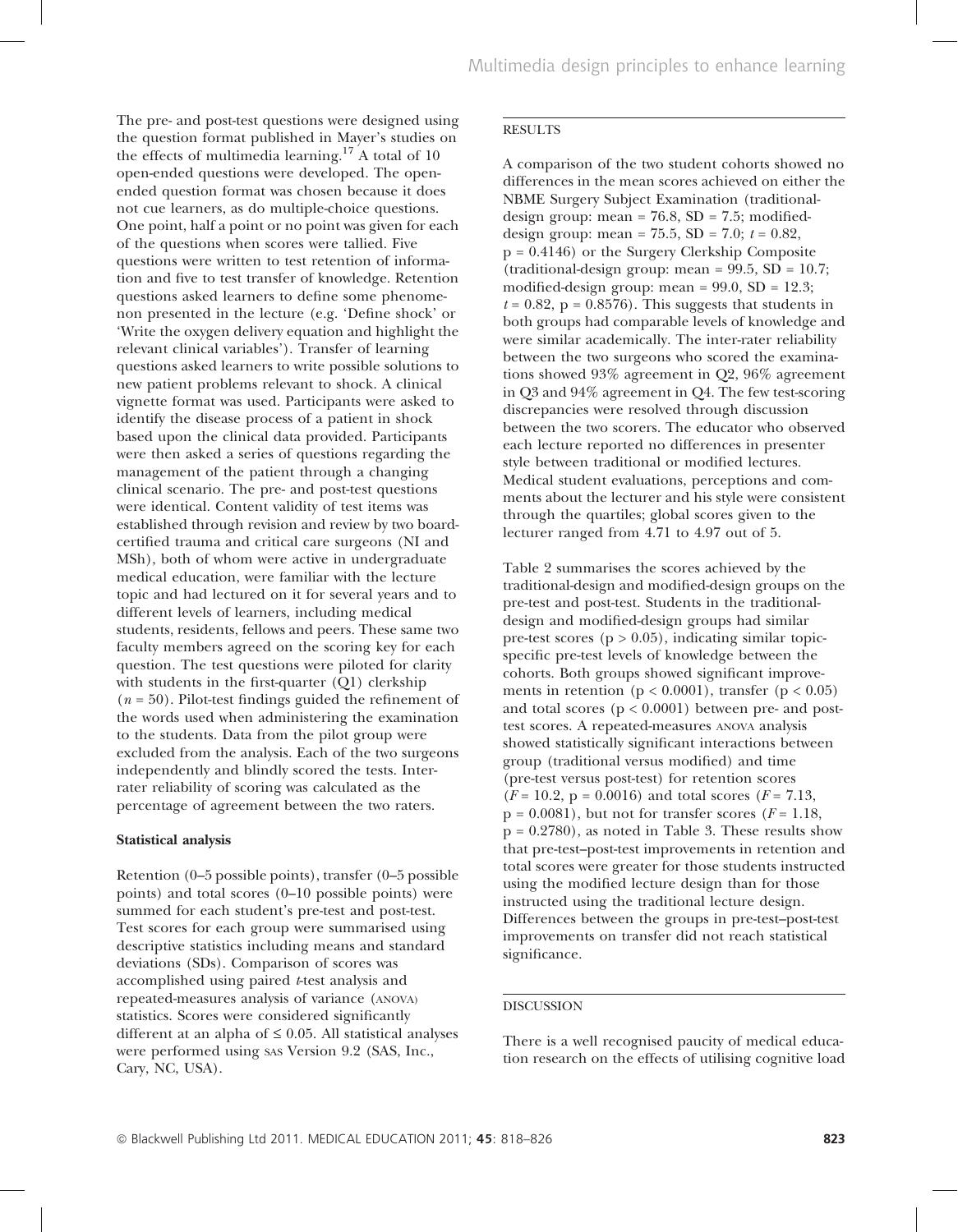Table 2 Pre-test and post-test scores achieved using a traditional slide design compared with modified slides designed using multimedia principles\*

|  |           |                        | <b>Traditional design</b> |                         |           |               |          | <b>Modified design</b> |           |                         |           |               |          |  |
|--|-----------|------------------------|---------------------------|-------------------------|-----------|---------------|----------|------------------------|-----------|-------------------------|-----------|---------------|----------|--|
|  |           | Pre-test<br>$(n = 39)$ |                           | Post-test<br>$(n = 39)$ |           | Paired t-test |          | Pre-test<br>$(n = 91)$ |           | Post-test<br>$(n = 91)$ |           | Paired t-test |          |  |
|  | Score     | <b>Mean</b>            | <b>SD</b>                 | Mean                    | <b>SD</b> | t             | p-value  | <b>Mean</b>            | <b>SD</b> | <b>Mean</b>             | <b>SD</b> | t             | p-value  |  |
|  | Retention | 2.26                   | 0.61                      | 3.33                    | 0.64      | 9.0           | < 0.0001 | 2.05                   | 0.91      | 3.87                    | 0.70      | 14.7          | < 0.0001 |  |
|  | Transfer  | 2.32                   | 0.88                      | 2.91                    | 0.99      | 2.8           | 0.0074   | 2.3                    | 1.09      | 3.20                    | 1.06      | 6.7           | < 0.0001 |  |
|  | Total     | 4.58                   | 1.25                      | 6.24                    | .17       | 7.1           | < 0.0001 | 4.3                    | 1.66      | 6.99                    | 1.28      | 12.4          | < 0.0001 |  |
|  |           |                        |                           |                         |           |               |          |                        |           |                         |           |               |          |  |

\* No significant differences in pre-test scores were found between the two groups SD = standard deviation

Table 3 Repeated-measures ANOVA analysis showing the effect of modified lecture design on the retention, transfer and total scores of medical students

|                                        | <b>Retention score</b> |                 |       | <b>Transfer score</b> |           |                 |      | <b>Total score</b> |           |      |            |          |
|----------------------------------------|------------------------|-----------------|-------|-----------------------|-----------|-----------------|------|--------------------|-----------|------|------------|----------|
| Source                                 | <b>MS</b>              | d.f. $\sqrt{F}$ |       | p-value               | <b>MS</b> | d.f. $\sqrt{r}$ |      | p-value            | <b>MS</b> | d.f. | $\sqrt{F}$ | p-value  |
| Group (traditional<br>versus modified) | 0.8                    |                 | 8.1   | 0.0022                | 0.9       | 1               | 1.44 | 0.1504             | 3.0       |      | 7.75       | 0.0064   |
| Time (pre-test<br>versus post-test)    | 107.7                  |                 | 185.4 | < 0.0001              | 30.0      |                 | 28   | 0.0124             | 257.3     |      | 129.9      | < 0.0001 |
| Group $\times$ time                    | 5.9                    |                 | 10.2  | 0.0016                | 1.3       |                 | 1.18 | 0.2780             | 14.1      |      | 7.13       | 0.0081   |
| Error                                  | 0.6                    | 254             |       |                       | 1.1       | 254             |      |                    | 2.0       | 254  |            |          |

 $MS =$  mean square;  $F =$  ratio; d.f.  $=$  degrees of freedom

Bold value indicates organize data, highlight deferences.

theory and multimedia design principles on the learning of medical professionals.<sup>6,19,20</sup> This study builds on the work that cognitive psychologists such as Mayer,<sup>16</sup> Paivio,<sup>10</sup> Sweller *et al.*<sup>9</sup> and others<sup>11,12,14,20</sup> have already carried out in the science of instructional design. Didactic lectures using PPT<sup>TM</sup> slides are one form of multimedia instruction and they remain a mainstream instructional strategy in medical education. They require preparation time on the part of faculty staff, who tend to use multimedia slides that are largely dependent on text and bullet points. The current study shows that departing from the default, bullet-point template for PPT™ software and applying multimedia principles when designing slides for medical students results in greater improvement in

student knowledge retention compared with traditional slide design. These results are generally consistent with those obtained by  $Mayer^{16,17}$  with undergraduate students as participants, and show that multimedia design principles can be successfully applied in medical education. However, the results of this study did not show that multimedia design principles improved students' ability to apply the newly acquired knowledge to new clinical problems compared with students instructed using the traditional design.

Several differences are noted between our study design and the design used in Mayer's experiments that may explain the differences in outcomes. In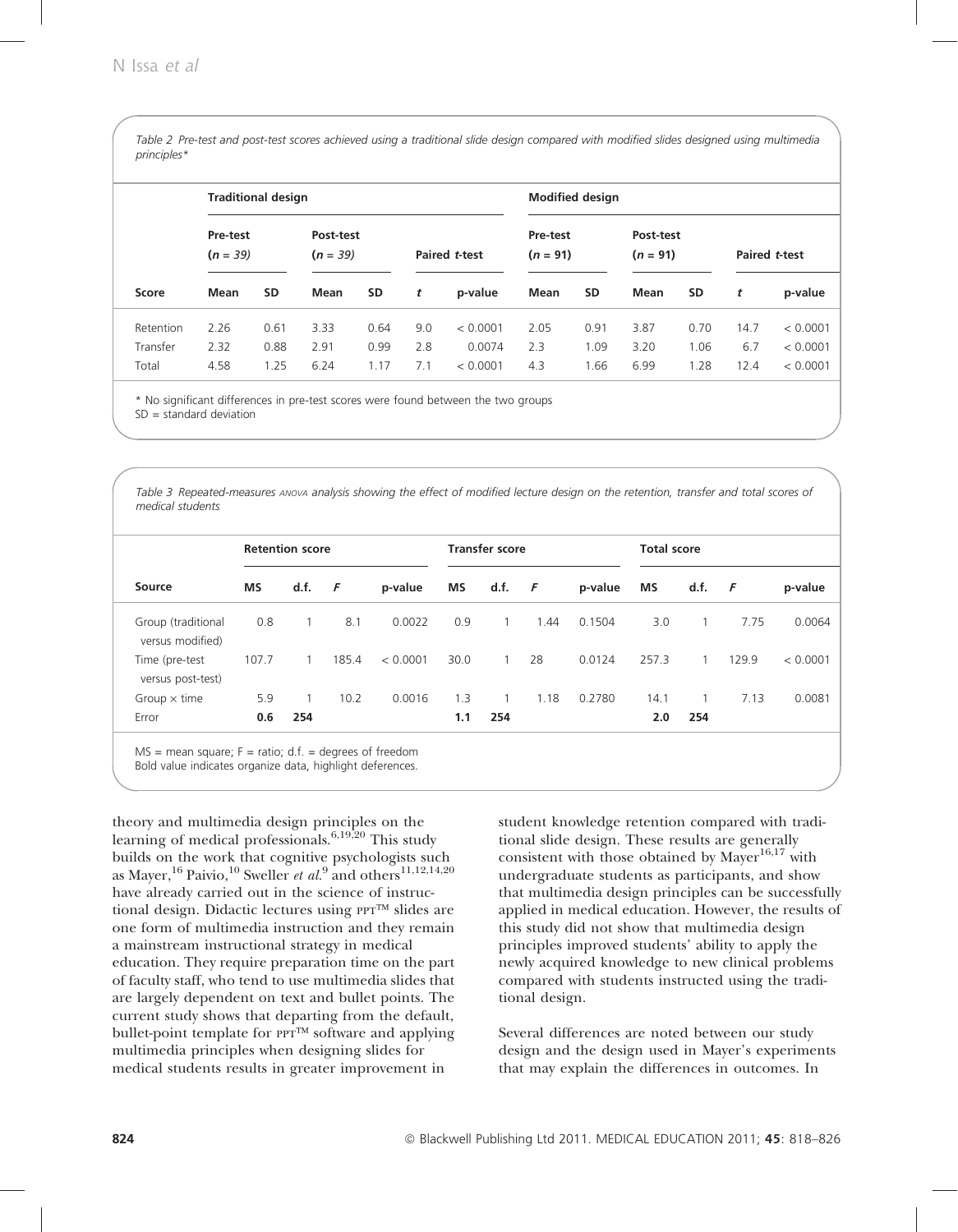Mayer's design, separate experiments using very short lessons (i.e. < 3 minutes each) were used to study the effects of individual multimedia principles on retention and transfer.<sup>16,17</sup> The present study employed a combination of multimedia principles during a 50-minute lecture; as such, our slides were modified to adhere to multiple principles rather than only one. Another difference that may have hampered our results from mimicking those of Mayer was that Mayer's experiments were conducted in laboratory-like conditions and were attained by students for the purposes of the study.<sup>16,17</sup> Our study was carried out during an actual core curriculum session with uncontrolled seating and student distractions. In addition, in Mayer's design, students were given the post-tests immediately after the designate lecture had concluded and there was no pre-test.<sup>16,17</sup> In our study, post-tests were administered an hour after the designated lecture; in the interim period, our students sat through a nonrelated lecture that may have caused interference or overload.

#### **CONCLUSIONS**

Faculty development curricula should introduce multimedia learning principles and cognitive load theory to faculty staff in order to heighten their awareness of these principles and discourage the overuse of the default PPT<sup>TM</sup> bullet-point template.

Our study shows that modifying lecture slides based on multimedia principles is more likely to result in improved short-term retention among medical students, but empirical evidence is still needed to determine how these principles affect transfer of learning. Outcome measures in future studies should also evaluate the effects of applying multimedia learning principles on long-term learning in medical students and other medical professionals.

Contributors: NI contributed to the conception of the study and its hypothesis, the study design, wrote the test questions and delivered the lectures, and contributed to data acquisition and interpretation, and the drafting of the article. MSc contributed to the conception of the study and its hypothesis, the study design, data acquisition and interpretation, and the drafting of the article. SS monitored the lectures and contributed to the collection, acquisition and interpretation of data, and the drafting of the article. MSh contributed to the design of the study, wrote the test questions, scored the tests and contributed to data acquisition and interpretation, and the drafting of the

article. EW contributed to the study design, conducted the power analysis and contributed to data analysis and interpretation, and the drafting and critical revision of the article. REM contributed to data analysis and interpretation, and the critical revision of the article. DAD contributed to the conception of the study and its hypothesis, the study design, the analysis and interpretation of data, and the critical revision of the article. All authors approved the final manuscript for publication. Acknowledgements: the authors thank Julie Randolph and Joy Serletic-Freeman for their great help in preparing the

manuscript.

Funding: none.

Conflicts of interest: none.

Ethical approval: this study was approved by the Institutional Review Board of Northwestern University Feinberg School of Medicine (STU00016328).

#### **REFERENCES**

- 1 Association of American Medical Colleges. Effective Use of Educational Technology in Medical Education. Candler C, ed. Institute for Improving Medical Education. Washington, DC: AAMC 2007.
- 2 Niamtu J III. The power of PowerPoint. Plast Reconstr Surg 2001;108 (2):466-84.
- 3 Kerr C. Death by PowerPoint: How to Avoid Killing your Presentations and Sucking the Life out of your Audience, 1st edn. Santa Ana, CA: ExecuProv Press 2001.
- 4 Harden RM. Death by PowerPoint the need for a 'fidget index'. Med Teach 2008;10:833–5.
- 5 Alley M, ed. The Craft of Scientific Presentations: Critical Steps to Succeed and Critical Errors to Avoid, 1st edn. New York, NY: Springer-Verlag 2003.
- 6 Levinson AJ. Where is evidence-based instructional design in medical education curriculum development? Med Educ 2010;44 (6):536–7.
- 7 DiGiacinto D. Using multimedia effectively in the teaching–learning process. J Allied Health 2007;36: 176–9.
- 8 Sweller J. Cognitive load during problem solving: effects on learning. Cogn Sci 1988;12 (2):257–85.
- 9 Sweller J, van Merrienboer J, Paas F. Cognitive architecture and instructional design. Educ Psychol Rev 1998;10 (3):251–96.
- 10 Paivio A. Mental Representations: A Dual Coding Approach. Oxford: Oxford University Press 1990.
- 11 Clark J, Paivio A. Dual coding theory and education. Educ Psychol Rev 1991;3 (3):149–210.
- 12 Baddeley AD. Human Memory: Theory and Practice. Hove: Psychology Press 1997.
- 13 Sweller J. Instructional Design in Technical Areas. Adelaide, SA: National Centre for Vocational Education Research 1999.
- 14 Wittrock MC. Generative processes of comprehension. Educ Psychol 1989;24 (4):345–76.
- 15 Mayer RE. Learning and Instruction, 2nd edn. Englewood Cliffs, NJ : Merrill Prentice Hall/Pearson 2008.